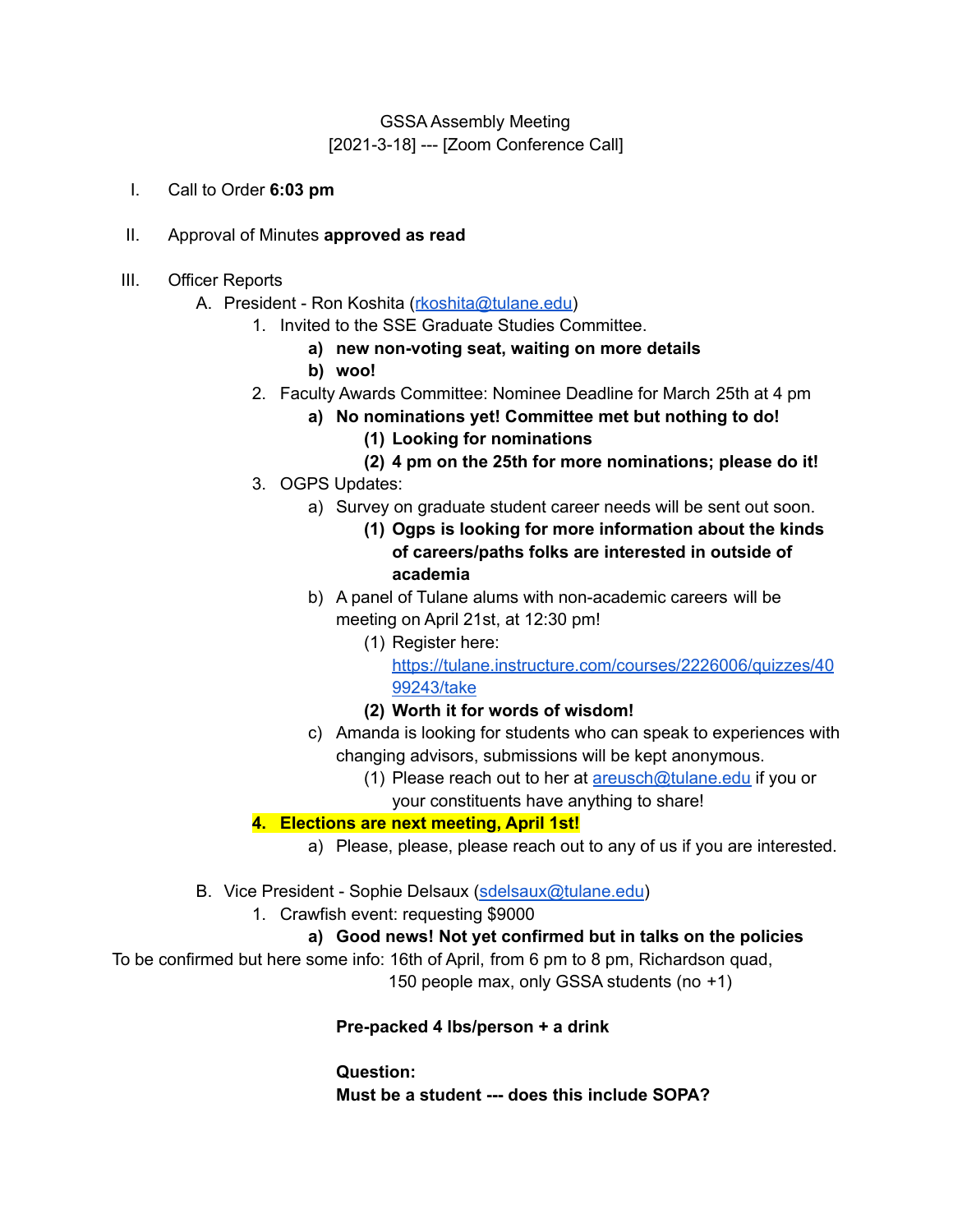**Not if they are not a part of gssa (they are not).**

**Taking place on the side or behind of richardson? There is a plan for some curated pieces to be set up over there. There are questions about whether the setting will be okay.**

**Is there a vote to approve this request?**

**Motion, 2nded,**

**Technical difficulties**

**Motion to move voting for today to yes/no function on zoom**

### **Approved**

## **Any objections to funding request?**

**No, approved.**

- C. Treasurer Paolo Suating [\(psuating@tulane.edu](mailto:psuating@tulane.edu))
	- 1. Event requests

| <b>Department</b> | <b>Date</b> | Event<br>(attendees)           | Location            | <b>Amount</b> |
|-------------------|-------------|--------------------------------|---------------------|---------------|
| Linguistics       | 2021 Apr 10 | <b>T-CoL 2021</b><br>reception | <b>Audubon Park</b> | 445.36        |

Details

- Estimated 30 attendees; total cost per head = \$14.84
- To be hosted in Audubon Park, across from Dinwiddie Hall

#### **FOOD AND BEVERAGE: \$428.98**

#### **Pre-boiled and pre-packaged crawfish in individual portions = \$420**

- (\$4 per pound of crawfish x 3.5 pounds of crawfish per person) x 30 people
- Captain Sid's Seafood, Metairie, LA

#### **Water bottles = \$8.98**

● \$8.98 per 32-pack x 1

**OTHER: \$16.38 Trash bags = \$6.44**

#### **Paper towels, 6 pack = \$5.98**

#### **Sanitizer wet wipes = \$3.96**

● \$1.98 per canister x 2 canisters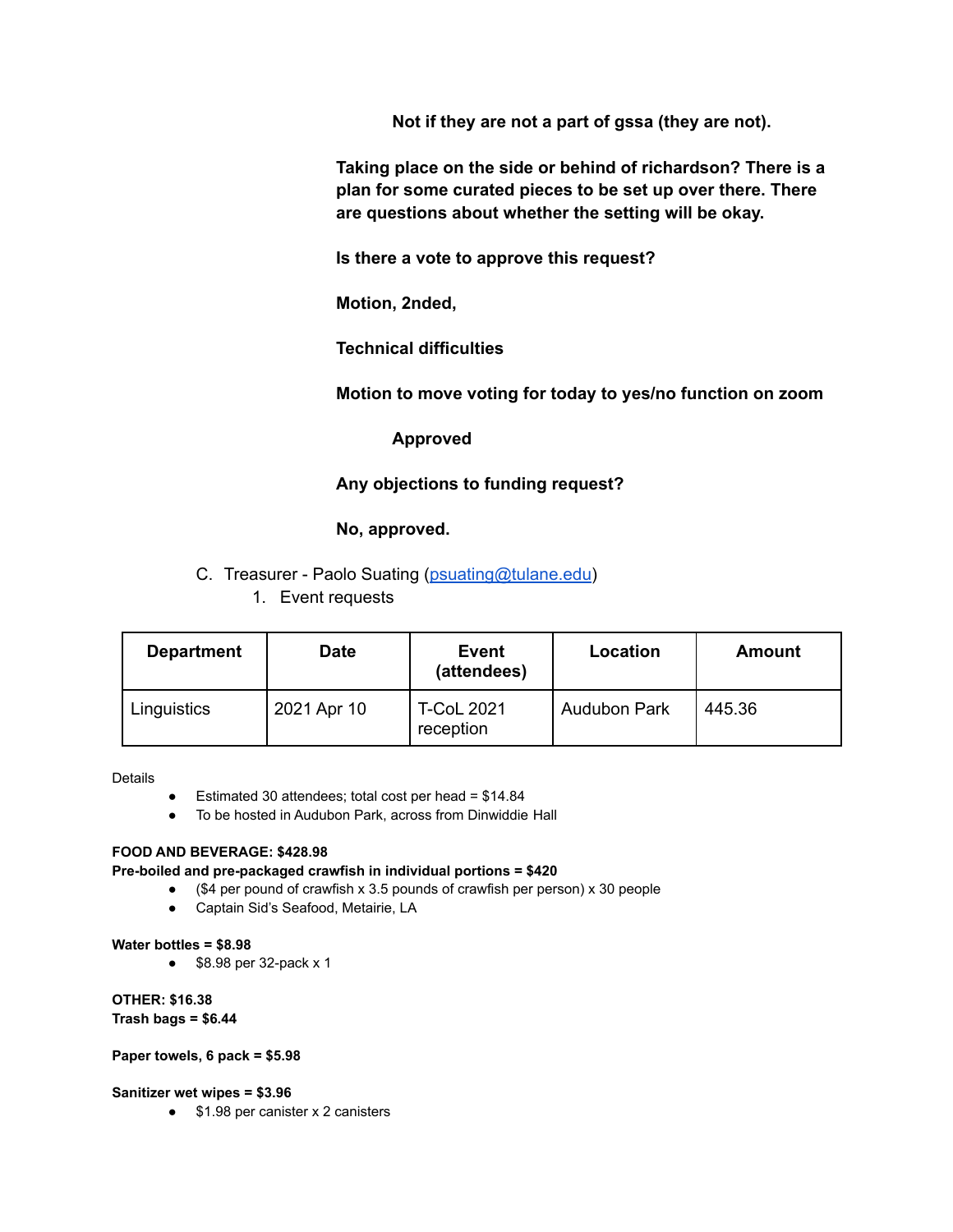**Not sure about location, maybe city park or private location Capped at 30 people Rounded up b/c price of crawfish changes throughout the season; probably going to be lower than requested**

**Any questions?**

**Motion, 2nded**

**Passed**

2. Speaker requests

| <b>Department</b> | Date        | <b>Speaker</b>           | Location | <b>Expense</b>           |
|-------------------|-------------|--------------------------|----------|--------------------------|
| Linguistics       | 2021 Apr 10 | Meriwynn<br>Mansori, PhD | Virtual  | Honorarium<br>(\$200.00) |

**Motion, 2nded, Approved Via poll!**

- D. Secretary Alyssa Walker ([awalker11@tulane.edu\)](mailto:awalker11@tulane.edu)
	- 1. Taking over as secretary…
- E. SLA Rep Alejandra Castillo ([mcastil4@tulane.edu\)](mailto:mcastil4@tulane.edu)
	- 1. SLA TA/GSI Google Form Responses
	- 2. New TA/GSI Committee
		- **a) Thank you for your responses! We decided to create a separate committee to deal with this issue**
		- **b) Most frequently responded: spanish/portugese, philosophy, anthropology**
		- **c) Encouraged to participate especially if your department is one that responded**